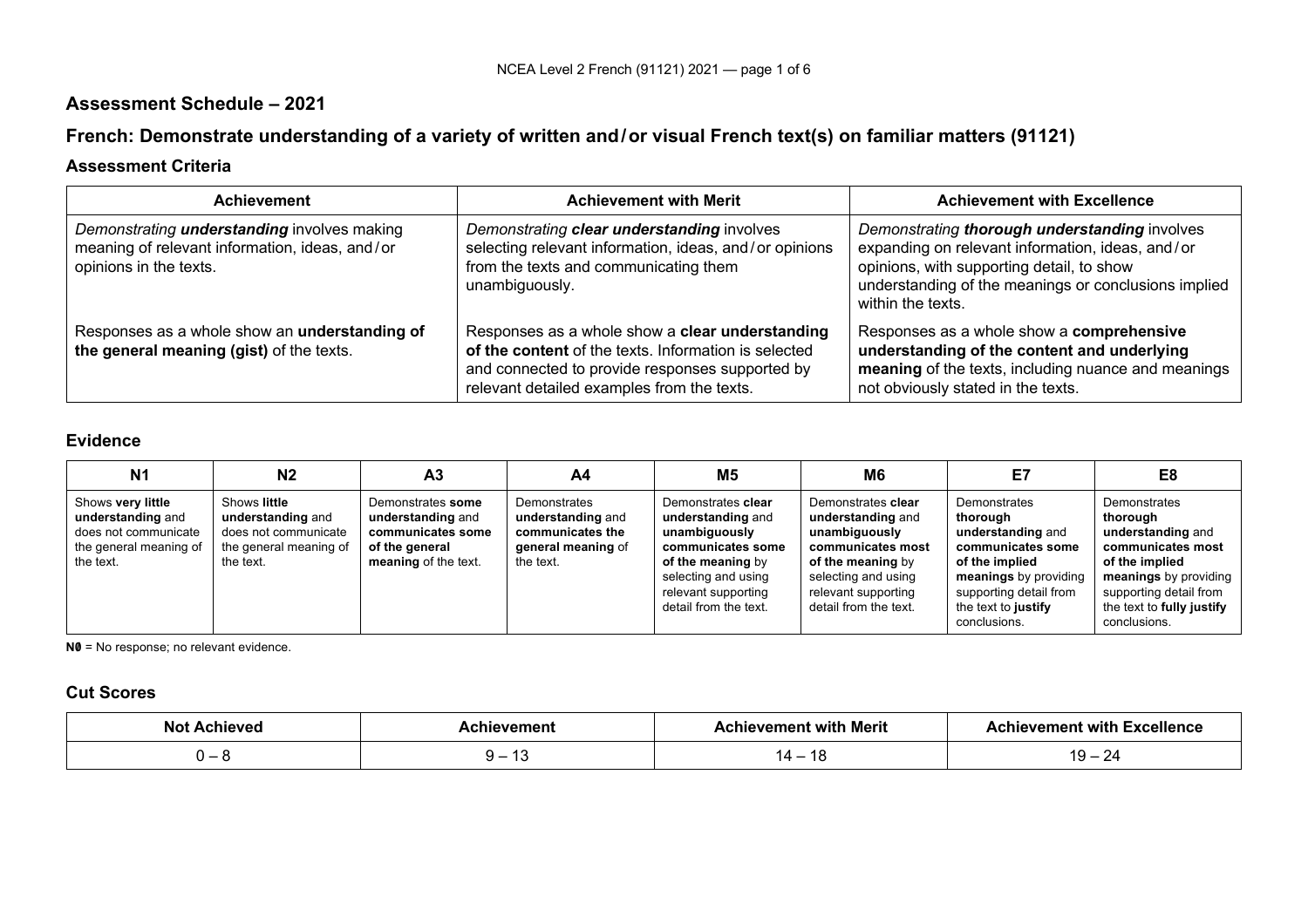### **Sample Evidence**

What follows is not a complete list of all acceptable responses, nor is it an indication of the exact wording required.

Assessment judgments are based on the level of understanding shown, rather than knowledge of individual lexical items.

Quoting or direct translation alone are not sufficient evidence that the candidate understands the meaning of the text **clearly** or **thoroughly**.

The overall grade for a question must be judged after considering how much of the text as a whole has been understood, and to what depth. Refer to the Evidence statements above.

| <b>Question ONE</b>                                                                                                 | <b>Achievement</b>                                                                                                                                                                                                                                                                                                                    | <b>Achievement with Merit</b>                                                                                                                                                                                                                                                                                                                                                                                                                                                                                                                                                                                                              | <b>Achievement with Excellence</b>                                                                                                                                                                                                                                                                                                                                                                                                                                                                                                                                                                                                                                                                                                                                           |
|---------------------------------------------------------------------------------------------------------------------|---------------------------------------------------------------------------------------------------------------------------------------------------------------------------------------------------------------------------------------------------------------------------------------------------------------------------------------|--------------------------------------------------------------------------------------------------------------------------------------------------------------------------------------------------------------------------------------------------------------------------------------------------------------------------------------------------------------------------------------------------------------------------------------------------------------------------------------------------------------------------------------------------------------------------------------------------------------------------------------------|------------------------------------------------------------------------------------------------------------------------------------------------------------------------------------------------------------------------------------------------------------------------------------------------------------------------------------------------------------------------------------------------------------------------------------------------------------------------------------------------------------------------------------------------------------------------------------------------------------------------------------------------------------------------------------------------------------------------------------------------------------------------------|
| Possible evidence<br>showing understanding of<br>whether these rules would<br>help you develop good life<br>habits. | The candidate may argue either way, as long as they use evidence from the text to support<br>their answer.<br>They would help me because:<br>• they would allow me to make progress in<br>an aspect of my life (personal,<br>professional)<br>• I could adopt the habit into my routine<br>• by repeating the action day after day, I | They would help me because:<br>• by adding it to my routine, I wouldn't need<br>to think about it consciously any more<br>• the first rule suggests starting with the one<br>that motivates you the most, as you will<br>have to think about it all the time                                                                                                                                                                                                                                                                                                                                                                               | Justification of perspective required.<br>• These rules could help me develop good<br>life habits because they say they will help<br>you to transform your life by changing your<br>routine, even if you have failed to stick to<br>resolutions in the past.<br>• The second rule suggests that when you<br>adopt the habit into your routine, it will                                                                                                                                                                                                                                                                                                                                                                                                                       |
|                                                                                                                     | would develop my intelligence and<br>discipline<br>• I would be able to accomplish specific<br>goals, such as doing sport, writing, earning<br>money, drinking water before breakfast,<br>walking after breakfast, etc.                                                                                                               | • by doing the action every day, repeating it<br>again and again, I would be like the best<br>professional sports players, which would<br>help me to develop my intelligence and<br>discipline<br>• I would develop my patience and by being<br>patient, I could change my behaviour -<br>some specialists have demonstrated that<br>you need 20 days to change your<br>behaviour<br>• I would be able to accomplish some<br>specific goals - for example, drinking<br>water before breakfast, which will become<br>automatic after 20 days, or walking for 10<br>minutes after breakfast, which transforms<br>into a habit after 50 days. | become a subconscious action. Although<br>this is not always pleasant, it suggests that<br>it will make life simpler by saving me time.<br>• These rules would help me by building<br>patience, which - as the fourth rule<br>suggests $-$ is the most certain means of<br>making progress, but maybe the most<br>difficult. By following these rules, in order<br>for them to last, you need more patience,<br>and being a more patient person will help<br>you to form good life habits.<br>• These rules could help me to form good<br>life habits by helping me to change my<br>behaviour, but some things never become<br>an automatic habit. For example, doing 50<br>sit-ups after your morning coffee won't<br>become a habit automatically, even after<br>254 days. |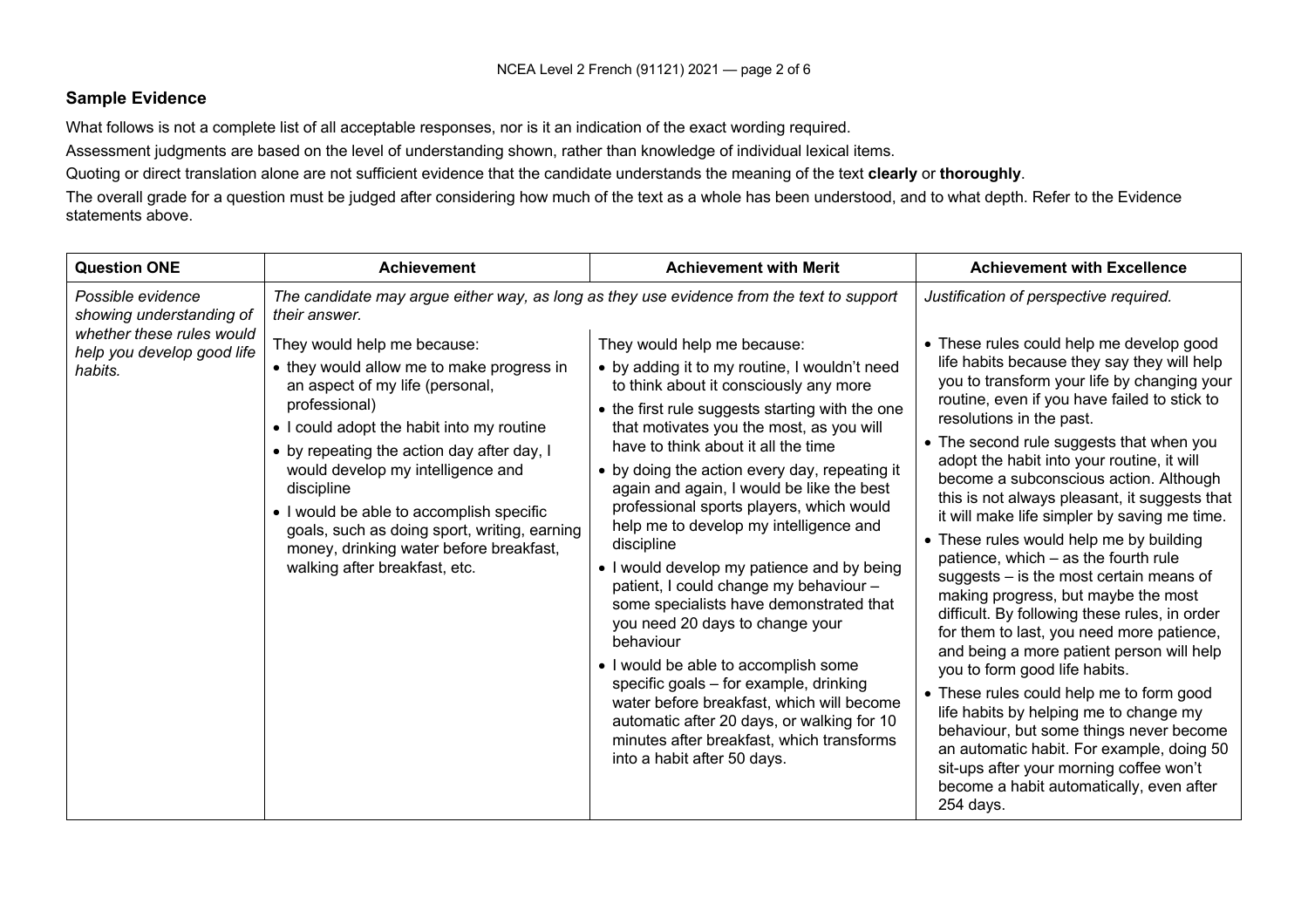| <b>OR</b>                                                                                                                       | OR                                                                                                                                                                                                                                         | OR.                                                                                                                                                                                                                                                                                                                                                 |
|---------------------------------------------------------------------------------------------------------------------------------|--------------------------------------------------------------------------------------------------------------------------------------------------------------------------------------------------------------------------------------------|-----------------------------------------------------------------------------------------------------------------------------------------------------------------------------------------------------------------------------------------------------------------------------------------------------------------------------------------------------|
| They would not help me because:<br>• I am not patient, and patience is required<br>to use these rules to form good life habits. | They would not help me because:<br>• I am not patient, and do not think I could<br>stick to these rules long enough to form<br>good life habits - some specialists have<br>demonstrated that you need 20 days to<br>change your behaviour. | • These rules would not help me develop<br>good life habits, because they suggest<br>choosing a new habit for each aspect of<br>your life (personal, professional, health,<br>leisure) where you want to make progress,<br>and say that you are going to have to think<br>about them all the time. This could be<br>overwhelming!                   |
|                                                                                                                                 |                                                                                                                                                                                                                                            | • The third rule of repetition would not help<br>me develop good life habits, because it<br>suggests repeating the habit constantly,<br>like the best pro sports players, and I do<br>not have the discipline and willpower to do<br>this every day, despite the fact that it says<br>it will help me to develop my intelligence<br>and discipline. |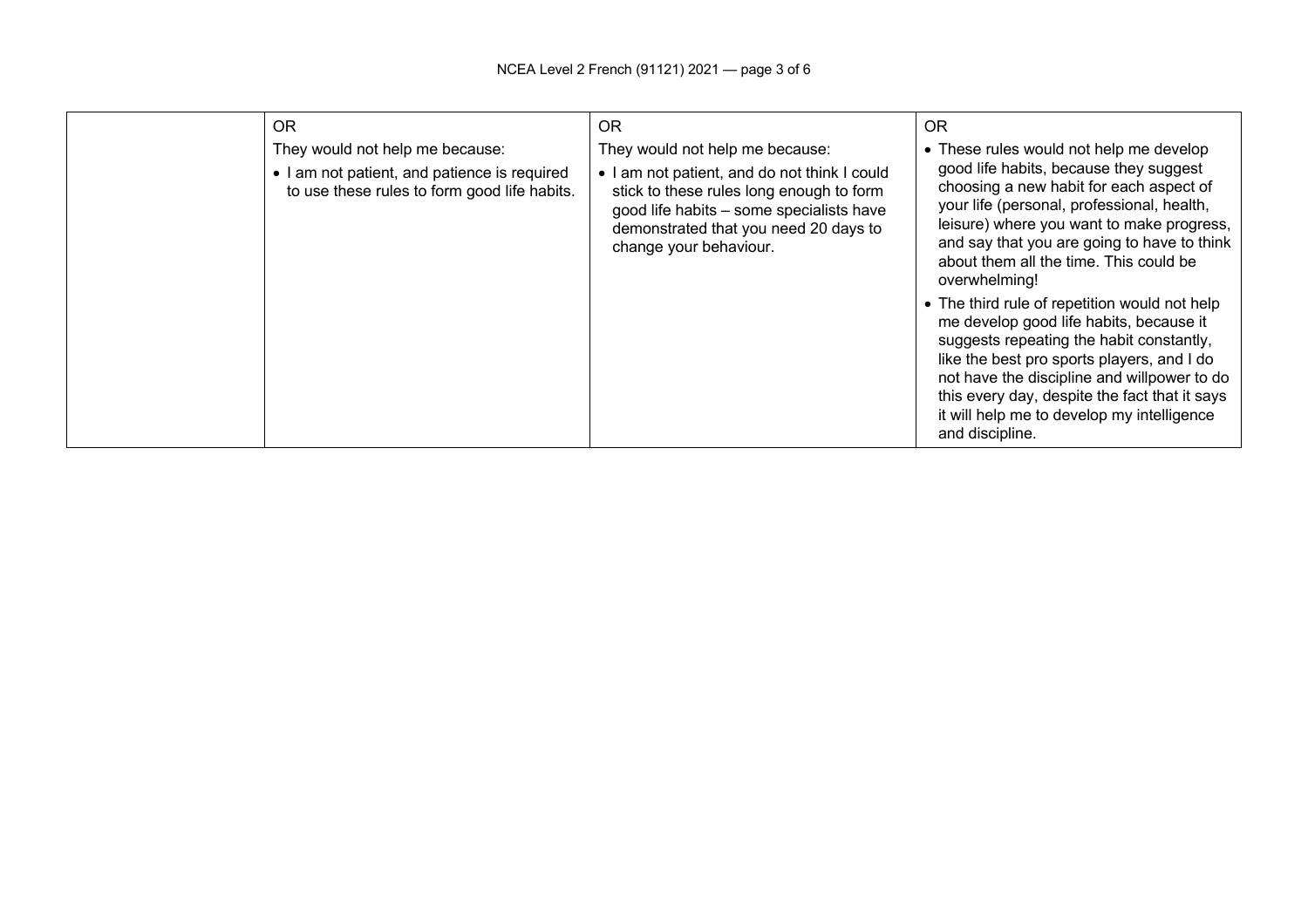| <b>Question TWO</b>                                                                                                             | <b>Achievement</b>                                                                                                                                                                                                                                                                                                                                      | <b>Achievement with Merit</b>                                                                                                                                                                                                                                                                                                                                                                                                                                                                                                                                                                                                                                                                                                                                                                                                                                                                                                                                                                           | <b>Achievement with Excellence</b>                                                                                                                                                                                                                                                                                                                                                                                                                                                                                                                                                                                                                                                                                                                                                                                                                                                                                                                                                                                                                                                                                                                                                                                                                                                                                                                                                                                                    |
|---------------------------------------------------------------------------------------------------------------------------------|---------------------------------------------------------------------------------------------------------------------------------------------------------------------------------------------------------------------------------------------------------------------------------------------------------------------------------------------------------|---------------------------------------------------------------------------------------------------------------------------------------------------------------------------------------------------------------------------------------------------------------------------------------------------------------------------------------------------------------------------------------------------------------------------------------------------------------------------------------------------------------------------------------------------------------------------------------------------------------------------------------------------------------------------------------------------------------------------------------------------------------------------------------------------------------------------------------------------------------------------------------------------------------------------------------------------------------------------------------------------------|---------------------------------------------------------------------------------------------------------------------------------------------------------------------------------------------------------------------------------------------------------------------------------------------------------------------------------------------------------------------------------------------------------------------------------------------------------------------------------------------------------------------------------------------------------------------------------------------------------------------------------------------------------------------------------------------------------------------------------------------------------------------------------------------------------------------------------------------------------------------------------------------------------------------------------------------------------------------------------------------------------------------------------------------------------------------------------------------------------------------------------------------------------------------------------------------------------------------------------------------------------------------------------------------------------------------------------------------------------------------------------------------------------------------------------------|
| Possible evidence<br>showing understanding of<br>the ways in which<br>Wiremu's class would<br>have benefited from this<br>trip. | It was an opportunity to:<br>• speak French outside the classroom<br>• learn from a guide who is passionate<br>about the history of French in New<br>Zealand<br>• listen to someone (the guide)<br>translating in French and develop<br>translation skills in French<br>$\bullet$ eat croissants<br>• learn more about New Zealand /<br>French history. | • The immersion trip with the French<br>class was the first time Wiremu had<br>been able to speak French outside<br>the classroom.<br>• It was incredible to have access to a<br>guide who was really passionate<br>about the history of French people in<br>New Zealand and he translated<br>everything into French.<br>• Members of the class were able to<br>learn about French people such as<br>missionary Jean-Baptiste Pompallier,<br>and to visit the place that was named<br>after him (Pompallier House), and to<br>see where he was buried.<br>• They learnt a lot about the creation of<br>the first books in New Zealand.<br>• They ate croissants that were actually<br>French - imported from France.<br>$\bullet$ They learnt a lesson from the trip $-$<br>we can learn a lot about history as<br>tourists.<br>• The class learnt about French culture,<br>they discovered the region by<br>speaking French, and they were able<br>to do study for a history exam at the<br>same time. | • Wiremu could put his listening,<br>reading, writing, and speaking skills in<br>French to use on the trip (listening to<br>the guide translate information into<br>French, and speaking French outside<br>the classroom). He found it easy to<br>follow the visit to Pompallier House,<br>thanks to the brochure written in<br>French.<br>• The best thing for Wiremu was being<br>able to eat croissants that were<br>imported from France and that were<br>of exceptional quality!<br>• Visiting the memorial for the Rainbow<br>Warrior the next day made Wiremu<br>and his class learn about new things<br>- a bomb on a boat in a conflict<br>between France and New Zealand in<br>1985 (before their birth). This was a<br>real shock / surprise. Unfortunately,<br>they were not able to visit the boat<br>wreck close-up since it is under the<br>sea and 9km from the coast. (Benefit<br>of learning about French history AND<br>local history in context.)<br>• It was possible to learn many things<br>about French culture, even from the<br>other side of the world (benefit is that<br>you don't have to travel all the way to<br>France to be able to learn about<br>France and speak French).<br>• Bonus benefit is that it was a trip with<br>French AND history (Wiremu feels<br>lucky to have discovered this region<br>by speaking French and he was able<br>to study for his history exam at the<br>same time). |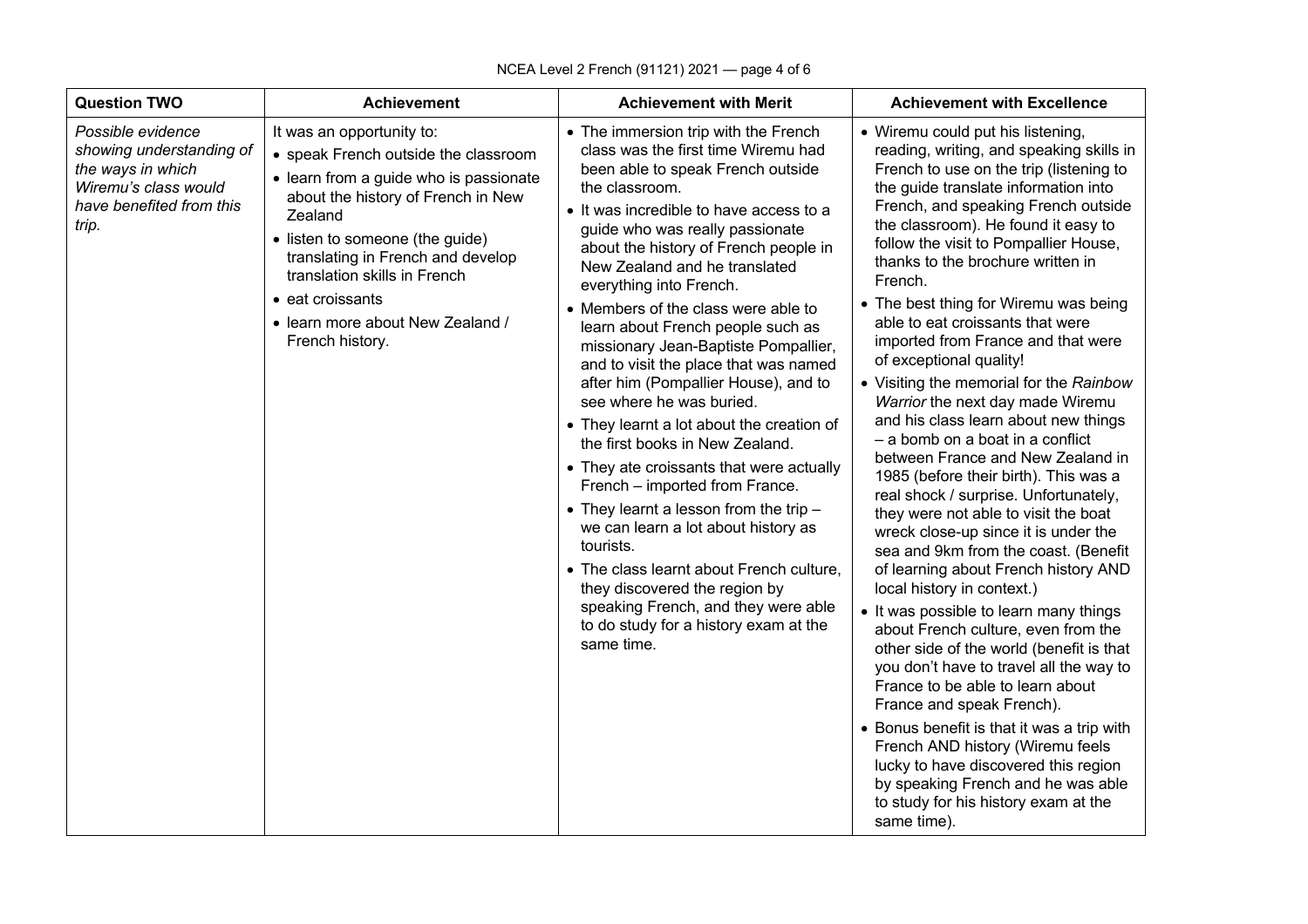| <b>Question THREE</b>                                                                                                                                                                                                                                                                                                                                                                                                                                                                                                                                                                                                                                  | <b>Achievement with Merit</b>                                                                                                                                                                                                                                                                                                                                                                                                                                                                                                                                                                                                                                                                                                                                                                                                                                                                                                                                                                                                                                                                                                                                                                                                                                                                                                                                                                                                                                                                                                                                                                                                                                                                                                                                 |
|--------------------------------------------------------------------------------------------------------------------------------------------------------------------------------------------------------------------------------------------------------------------------------------------------------------------------------------------------------------------------------------------------------------------------------------------------------------------------------------------------------------------------------------------------------------------------------------------------------------------------------------------------------|---------------------------------------------------------------------------------------------------------------------------------------------------------------------------------------------------------------------------------------------------------------------------------------------------------------------------------------------------------------------------------------------------------------------------------------------------------------------------------------------------------------------------------------------------------------------------------------------------------------------------------------------------------------------------------------------------------------------------------------------------------------------------------------------------------------------------------------------------------------------------------------------------------------------------------------------------------------------------------------------------------------------------------------------------------------------------------------------------------------------------------------------------------------------------------------------------------------------------------------------------------------------------------------------------------------------------------------------------------------------------------------------------------------------------------------------------------------------------------------------------------------------------------------------------------------------------------------------------------------------------------------------------------------------------------------------------------------------------------------------------------------|
| <b>Achievement</b>                                                                                                                                                                                                                                                                                                                                                                                                                                                                                                                                                                                                                                     | <b>Achievement with Excellence</b>                                                                                                                                                                                                                                                                                                                                                                                                                                                                                                                                                                                                                                                                                                                                                                                                                                                                                                                                                                                                                                                                                                                                                                                                                                                                                                                                                                                                                                                                                                                                                                                                                                                                                                                            |
| Possible evidence<br>Advantages:<br>Advantages:<br>showing understanding of<br>• smartphone wakes you up<br>the advantages and<br>• has apps such as an important translator<br>disadvantages of Léo's<br>· didn't wait at the airport because of<br>technology use while<br>that will be enough<br>online check-in<br>travelling.<br>• passed time by playing stupid game on<br>his phone<br>• watched films in the plane<br>• had tablet to read<br>game<br>• has phone so can take photos and send<br>to friends with Wi-Fi connection<br>• can use Instagram while on holiday<br>• simple to communicate<br>books<br>• can always talk to friends. | Advantages:<br>• downloaded useful apps such as a<br>• language learning not a priority, as the<br>translator that will be better with accents;<br>only thing Léo will learn is "hello" and he<br>will let the translator do everything else,<br>he will only learn how to say "hello" and<br>making foreign destinations more<br>accessible<br>• did not have to wait too long at the<br>airport thanks to online check-in<br>• wouldn't need to worry about sleeping in<br>/ missing alarm for a big day of travel,<br>• bored before flight, but could pass the<br>since smartphone woke him up<br>time by getting out phone to play a stupid<br>• before travelling, he has already<br>downloaded several apps that will be<br>• practical to have TV screen in the plane<br>useful to him and allow him to<br>so he could watch films<br>communicate easily, as they will manage<br>• tablet has novels and is a lot lighter than<br>accents much better than him<br>• practical to have his own TV screen so<br>• took an incredible photo of the clouds<br>he could have his own choice of films to<br>with phone and will send it to friends with<br>watch<br>the free Wi-Fi connection<br>• when he felt like reading, he had a tablet<br>• will update social media (Instagram)<br>full of novels; technology means plenty<br>several times a day during the trip and<br>of choice without the disadvantage of<br>his friends will be jealous.<br>heavy books (tablet is a lot lighter)<br>• practicality of travelling with mobile<br>phones; Léo realised he could never<br>travel without it; he used it to send an<br>incredible photo of the clouds that he<br>had just taken to his friends with the free<br>WI-FI connection - instantaneous |

## NCEA Level 2 French (91121) 2021 — page 5 of 6